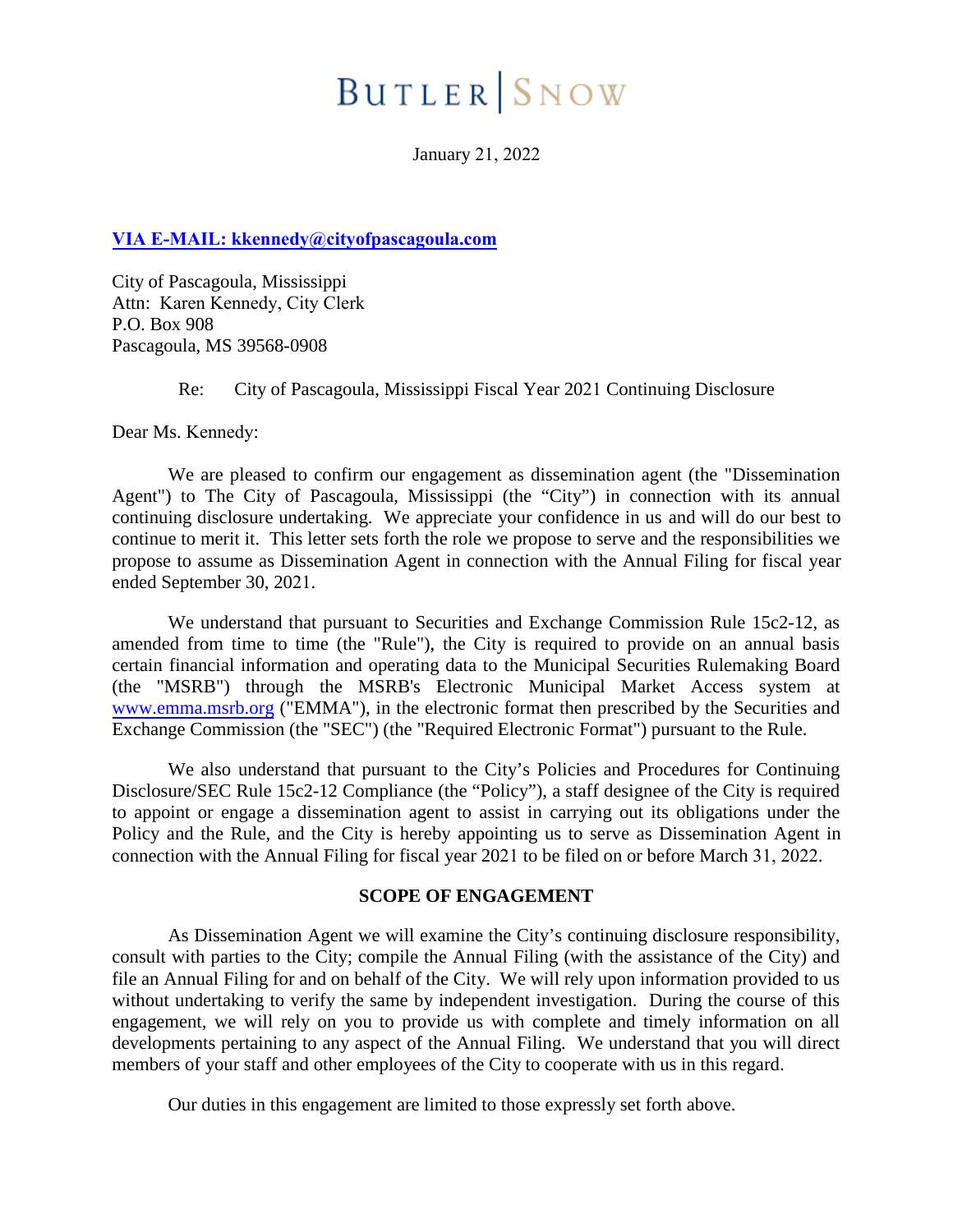#### **ATTORNEY-CLIENT RELATIONSHIP**

Upon execution of this engagement letter, the City will be our client and an attorneyclient relationship will exist between us. We further assume that all other parties understand that in this transaction we represent only the City, we are not counsel to any other party, and we are not acting as an intermediary among the parties. Our services as Dissemination Agent are limited to those contracted for in this letter, and the City's execution of this engagement letter will constitute an acknowledgment of those limitations.

Our representation of the City and the attorney-client relationship created by this engagement letter will be concluded upon the filing of the Annual Filing.

### **PROSPECTIVE CONSENT**

As you are aware, Butler Snow represents many political subdivisions, companies and individuals. It is possible that during the time that we are representing the City, one or more of our present or future clients will have transactions, litigation, or other matters with the City. We do not believe that such representation, if it occurs, will adversely affect our ability to represent you as provided in this engagement letter, either because such matters will be sufficiently different from the filing of the Annual Filing so as to make such representations not adverse to our representation of you, or because the potential for such adversity is remote or minor and outweighed by the consideration that it is unlikely that advice given to the other client will be relevant to any aspect of the issuance filing of the Annual Filing. The City's local counsel is hereby authorized to discuss and/or review with Butler Snow any such matters described in this paragraph (including any form of potential conflict waiver, if applicable). Execution of this engagement letter will signify the City's consent to our representation of others consistent with the circumstances described in this paragraph.

#### **FEE STRUCTURE**

Based upon: (i) our current understanding of the terms, structure, size and schedule of the Annual Filing, (ii) the duties we will undertake pursuant to this letter, (iii) the time we anticipate devoting to the Annual Filing, and (iv) the responsibilities we assume, our fee for this engagement will be \$3,000.00. Such fee may vary: (i) if material changes in the structure of the financing occur or (ii) if unusual or unforeseen circumstances arise which require a significant increase in our time or our responsibilities. If, at any time, we believe that circumstances require an adjustment of our original fee estimate, we will consult with you.

In addition, this letter authorizes us to incur expenses and make disbursements on behalf of the City, which we will include in our invoice. Disbursement expenses will include such items as travel costs, photocopying, deliveries and other out-of-pocket costs.

#### **PUBLICITY CONCERNING THIS MATTER**

Often projects and matters such as this are of interest to the public. Also, many clients desire favorable publicity. Therefore, you agree that we may respond to inquiries from the news media and we may initiate and publish information to the public on this matter (including but not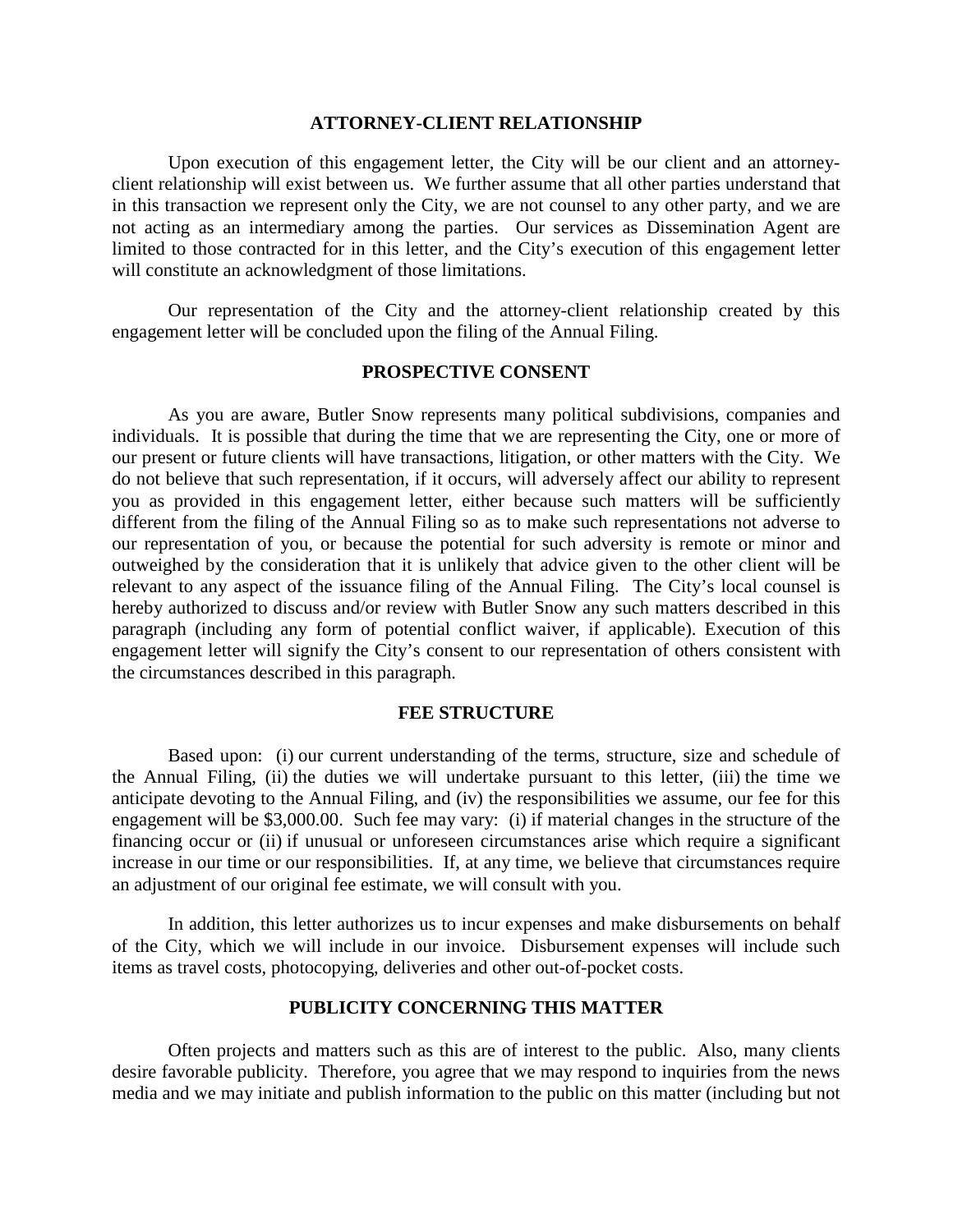limited to our firm website) unless you instruct us not to do so. In any event, we will not divulge any non-public information regarding this matter.

#### **RECORDS**

At your request, papers and property furnished by you will be returned promptly upon receipt of payment for outstanding fees and client charges. Our own files, including lawyer work product, pertaining to the transaction will be retained by us. For various reasons, including the minimization of unnecessary storage expenses, we reserve the right to dispose of any documents or other material retain by us after the termination of this engagement.

If the foregoing terms are acceptable to you, please so indicate by (1) returning the enclosed copy of this engagement letter dated and signed by an authorized officer; and (2) returning the material event notice certification dated and signed by an authorized officer, attached hereto as **Exhibit A**. Please retain a copy of the original engagement letter and material event notice certification for your files.

We look forward to working with you again on your Annual Filing.

## **BUTLER SNOW LLP**

Giizubeth Lanut Cente

Elizabeth Lambert Clark

Accepted and Approved:

## **THE CITY OF PASCAGOULA, MISSISSIPPI**

BY: \_\_\_\_\_\_\_\_\_\_\_\_\_\_\_\_\_\_\_\_\_\_\_\_\_\_\_\_\_\_\_\_\_\_\_\_\_\_

Mayor

Dated: \_\_\_\_\_\_\_\_\_\_\_\_\_\_\_\_\_\_\_\_\_\_\_\_\_\_\_\_\_\_\_\_\_\_\_\_

Cc: Michael Silverman, City Manager (Via email: msilverman@cityofpascagoula.com)

J. Troy Johnston, Butler Snow LLP (Via email: troy.johnston@butlersnow.com

Michael Moore, Esq., Acting City Attorney (Via email: michael@bnscb.com)